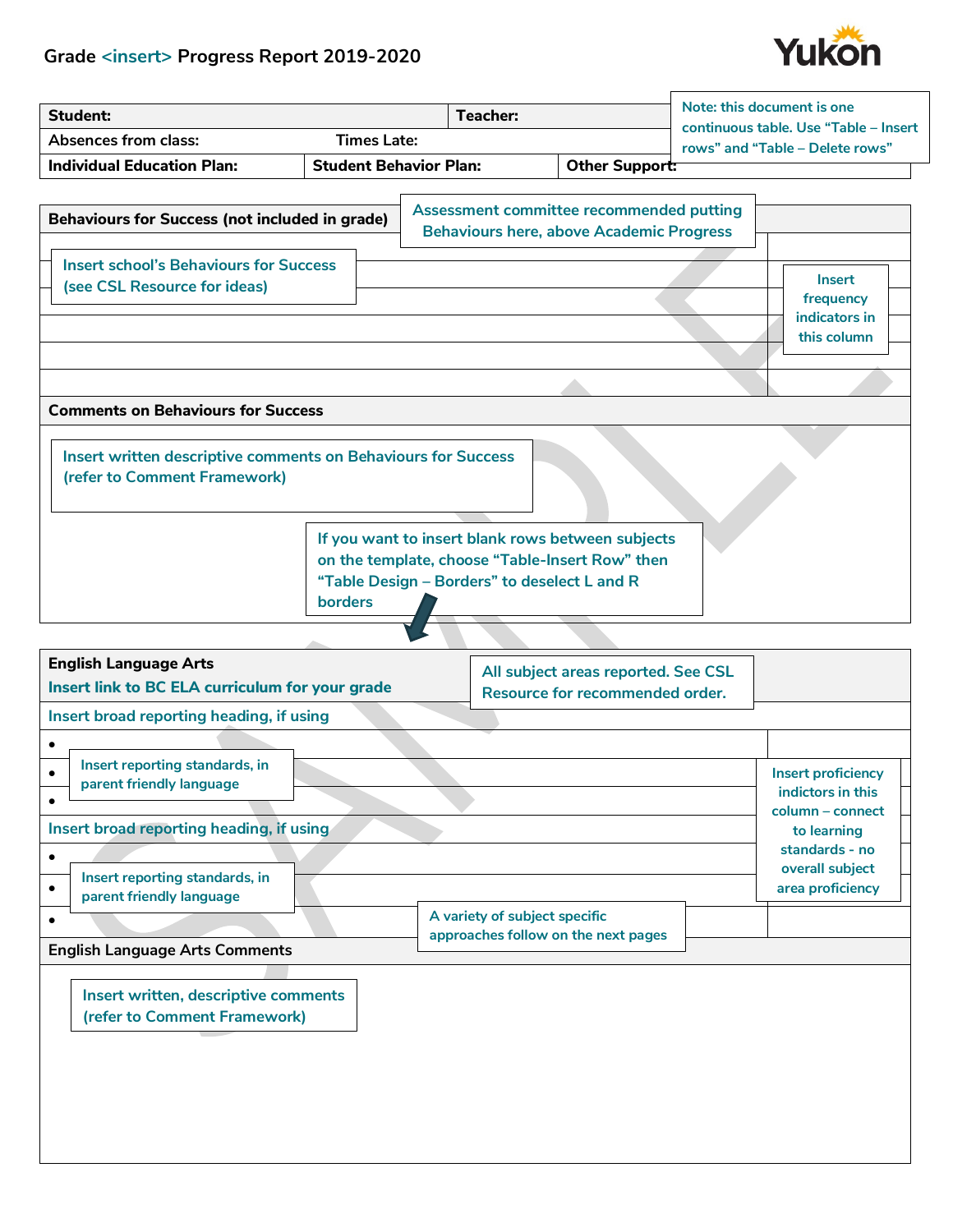## **Grade <insert> Progress Report 2019-2020 Name: <insert>**



| <b>Mathematics</b>                                           |                       |
|--------------------------------------------------------------|-----------------------|
| Insert link to BC Mathematics curriculum for your grade      |                       |
| Insert broad reporting heading, if using                     |                       |
| ٠                                                            |                       |
| Insert reporting standards, in parent friendly language<br>٠ |                       |
|                                                              |                       |
| ٠                                                            |                       |
|                                                              |                       |
|                                                              | Insert<br>proficiency |
|                                                              | indicators            |
|                                                              |                       |
|                                                              |                       |
|                                                              |                       |
| ٠                                                            |                       |
|                                                              |                       |
| <b>Mathematics Comments</b>                                  |                       |
|                                                              |                       |
| Insert written, descriptive comments                         |                       |
| (refer to Comment Framework                                  |                       |
|                                                              |                       |

| <b>Science</b>                                                   |                           |                   |
|------------------------------------------------------------------|---------------------------|-------------------|
| Insert link to BC Science curriculum for your grade              |                           |                   |
| <b>Questioning and Predicting</b>                                |                           |                   |
| Insert written descriptive comments                              | Another approach          |                   |
| <b>Planning and Conducting</b>                                   | i.e., use broad headings  |                   |
| Insert written descriptive comments                              | as reporting standards    |                   |
| <b>Processing and Analyzing Data and Information</b>             | with written, descriptive | Insert            |
| Insert written descriptive comments                              | comments for each one     | proficiency       |
| Evaluating                                                       |                           | <b>indicators</b> |
| Insert written descriptive comments                              |                           |                   |
| Applying and Innovating                                          |                           |                   |
| Insert written descriptive comments                              |                           |                   |
| Communicating                                                    |                           |                   |
| Insert written descriptive comments                              |                           |                   |
| <b>Science Comments</b>                                          |                           |                   |
|                                                                  |                           |                   |
| With this approach, you could omit the separate comments section |                           |                   |
|                                                                  |                           |                   |
|                                                                  |                           |                   |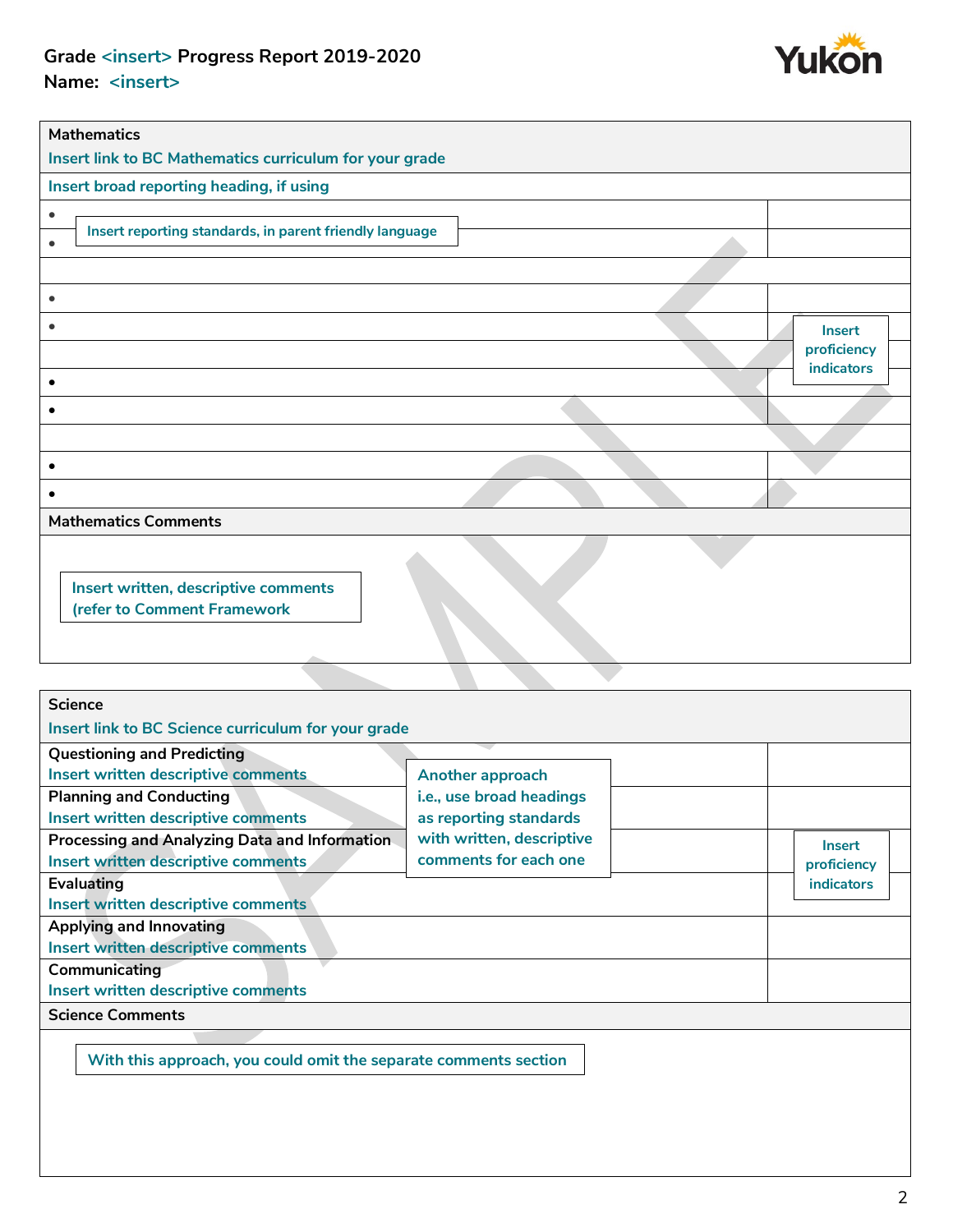## **Grade <insert> Progress Report 2019-2020 Name: <insert>**



| <b>Social Studies</b><br>Insert link to BC Social Studies curriculum for your grade |                                                   |
|-------------------------------------------------------------------------------------|---------------------------------------------------|
| Another approach<br>i.e., no broad headings; list reporting standards               | <b>Insert</b><br>proficiency<br><b>indicators</b> |
| <b>Social Studies Comments</b>                                                      |                                                   |
| Insert written descriptive comments                                                 |                                                   |

| <b>Applied Design, Skills, and Technologies</b>   |                              |  |
|---------------------------------------------------|------------------------------|--|
| Insert link to BC ADST curriculum for your grade  |                              |  |
| Insert reporting standard                         |                              |  |
| <b>Insert reporting standard</b>                  | <b>Insert</b><br>proficiency |  |
| Insert reporting standard                         | <b>indicators</b>            |  |
| <b>Insert reporting standard</b>                  |                              |  |
| Applied Design, Skills, and Technologies Comments |                              |  |
| Insert written descriptive comments               |                              |  |
|                                                   |                              |  |

| <b>Arts Education</b>                                            |             |
|------------------------------------------------------------------|-------------|
| Insert link to BC Art curriculum for your grade                  |             |
| <b>Exploring and creating</b>                                    |             |
| Insert written descriptive comments                              | Insert      |
| <b>Reasoning and reflecting</b>                                  | proficiency |
| Insert written descriptive comments                              | indicators  |
| <b>Communicating and documenting</b>                             |             |
| Insert written descriptive comments                              |             |
| <b>Arts Education Comments</b>                                   |             |
| With this approach, you could omit the separate comments section |             |

| <b>Career Education</b>                                      |                              |
|--------------------------------------------------------------|------------------------------|
| Insert link to BC Career Education curriculum for your grade |                              |
| Insert reporting standard                                    |                              |
| <b>Insert reporting standard</b>                             | <b>Insert</b><br>proficiency |
| <b>Insert reporting standard</b>                             | <b>indicators</b>            |
| <b>Insert reporting standard</b>                             |                              |
| <b>Career Education Comments</b>                             |                              |
| Insert written descriptive comments                          |                              |